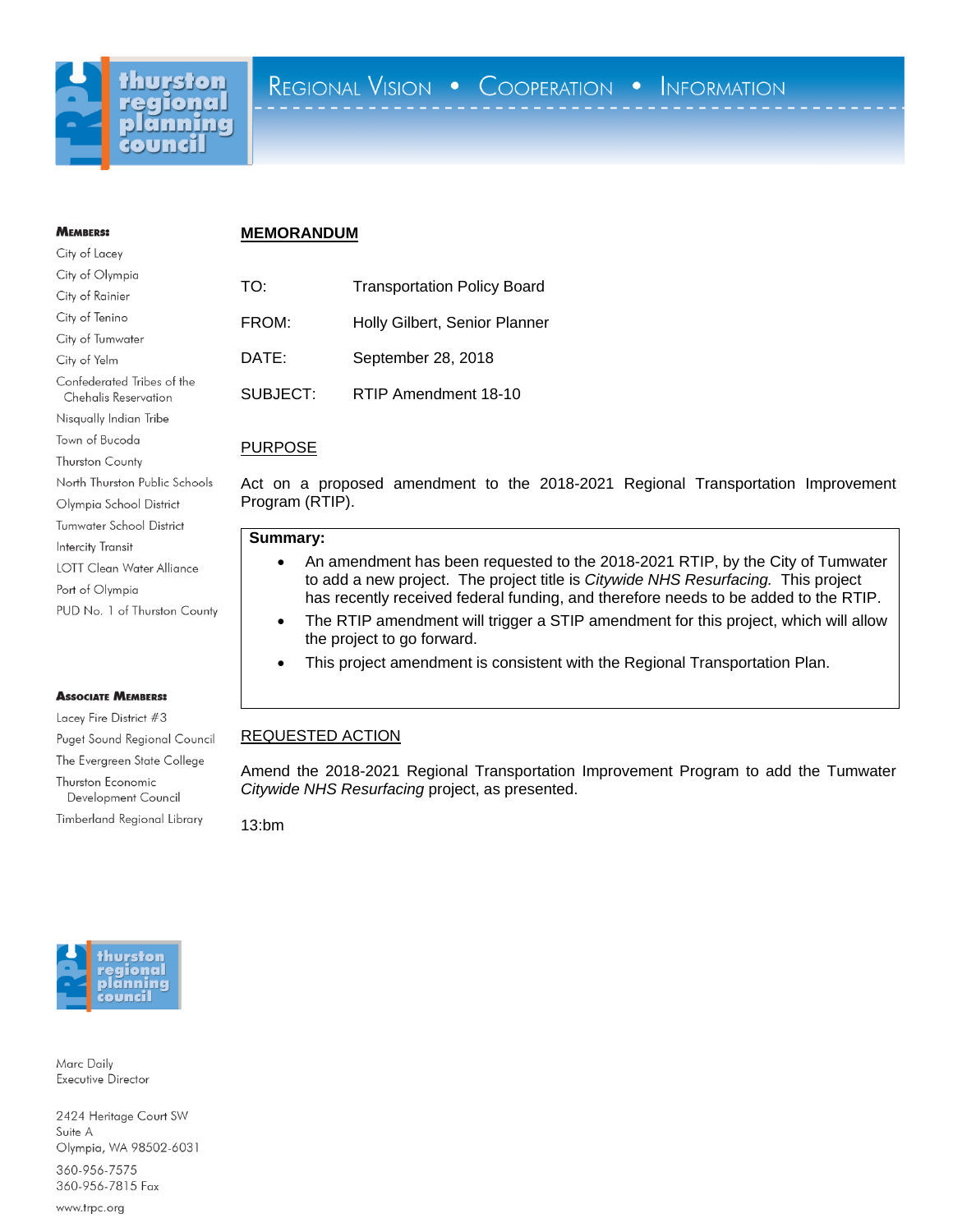MEMORANDUM Page 2 September 5, 2018

### BACKGROUND

### **About the RTIP and STIP**

The RTIP is a four-year programming document derived from the comprehensive six-year Transportation Improvement Programs (TIPs) that each local agency develops and adopts annually. In turn, the RTIP is used by the state to prepare the State Transportation Improvement Program (STIP).

The RTIP serves these main purposes:

- 1) It identifies a list of transportation projects that will be forwarded to the state for inclusion in the STIP. For federally funded projects, even if project funding has been awarded, it is not available to jurisdictions and agencies until the project is included in the STIP. To be included in the STIP, projects must be programmed for funding (funding-secured) in local Transportation Improvement Programs (TIPs) in the four-year period for both urban and rural areas and meet one or more of the following criteria:
	- a. Have federal funding
	- b. Are WSDOT projects
	- c. Are regionally significant, regardless of funding source.
- 2) It demonstrates financial constraint for the projects referenced above.
- 3) It demonstrates consistency with RCW 36.70A, Section 70 of the Washington State Growth Management Act requiring transportation planning to be coordinated and consistent with local comprehensive plans.
- 4) It demonstrates that regionally significant projects programmed for funding during the time period will not cause or contribute to any new violation of the federal air quality standards for particulate matter of 10 microns or less  $(PM_{10})$ , will not increase the frequency or severity of any existing violation of the standards, nor delay timely attainment of the standards.
- 5) It identifies other programmed and planned transportation projects adopted in local six-year Transportation Improvement Programs.

#### **RTIP and STIP Amendments**

Federal requirements stipulate that changes to the RTIP require an amendment to the original document, which then triggers an amendment to the STIP. This is important because a jurisdiction cannot proceed with a project for which it has been awarded federal money until the STIP is formally amended and approved by the federal agencies.

Depending upon the kind of change required of the RTIP, this amendment may be a "formal amendment" process or a streamlined "administrative modification." TRPC's amendment and modifying processes for the RTIP incorporates guidance provided by WSDOT on amending and modifying the STIP. The project under consideration today requires an amendment to the RTIP, which in turn will trigger an amendment to the STIP.

In November 2017 TRPC approved a change to the RTIP amendment process such that the Transportation Policy Board (TPB) is now the approving body for formal RTIP amendments.